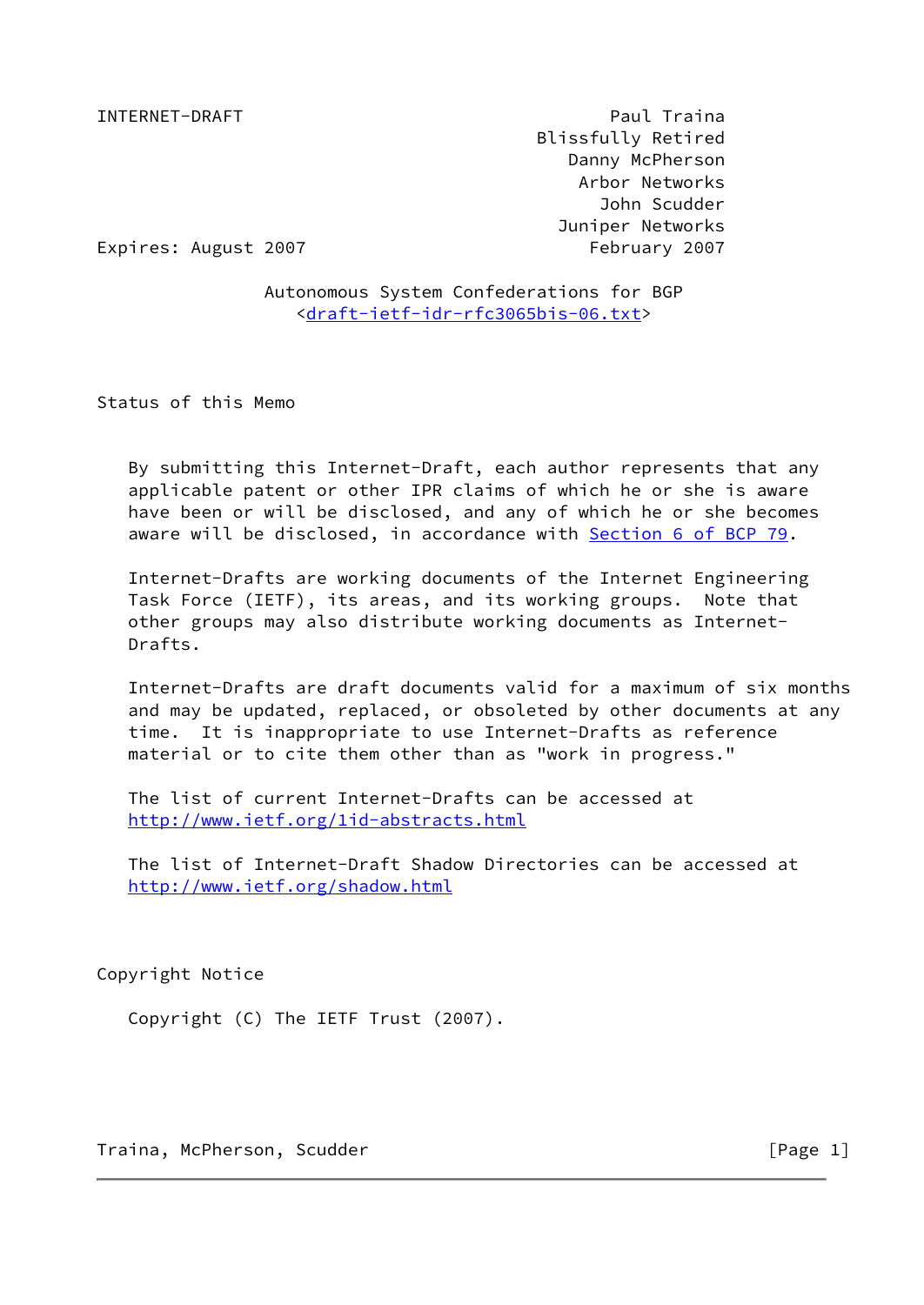#### Abstract

 The Border Gateway Protocol (BGP) is an inter-autonomous system routing protocol designed for Transmission Control Protocol/Internet Protocol (TCP/IP) networks. BGP requires that all BGP speakers within a single autonomous system (AS) must be fully meshed. This represents a serious scaling problem that has been well documented in a number of proposals.

 This document describes an extension to BGP which may be used to create a confederation of autonomous systems that is represented as a single autonomous system to BGP peers external to the confederation, thereby removing the "full mesh" requirement. The intention of this extension is to aid in policy administration and reduce the management complexity of maintaining a large autonomous system.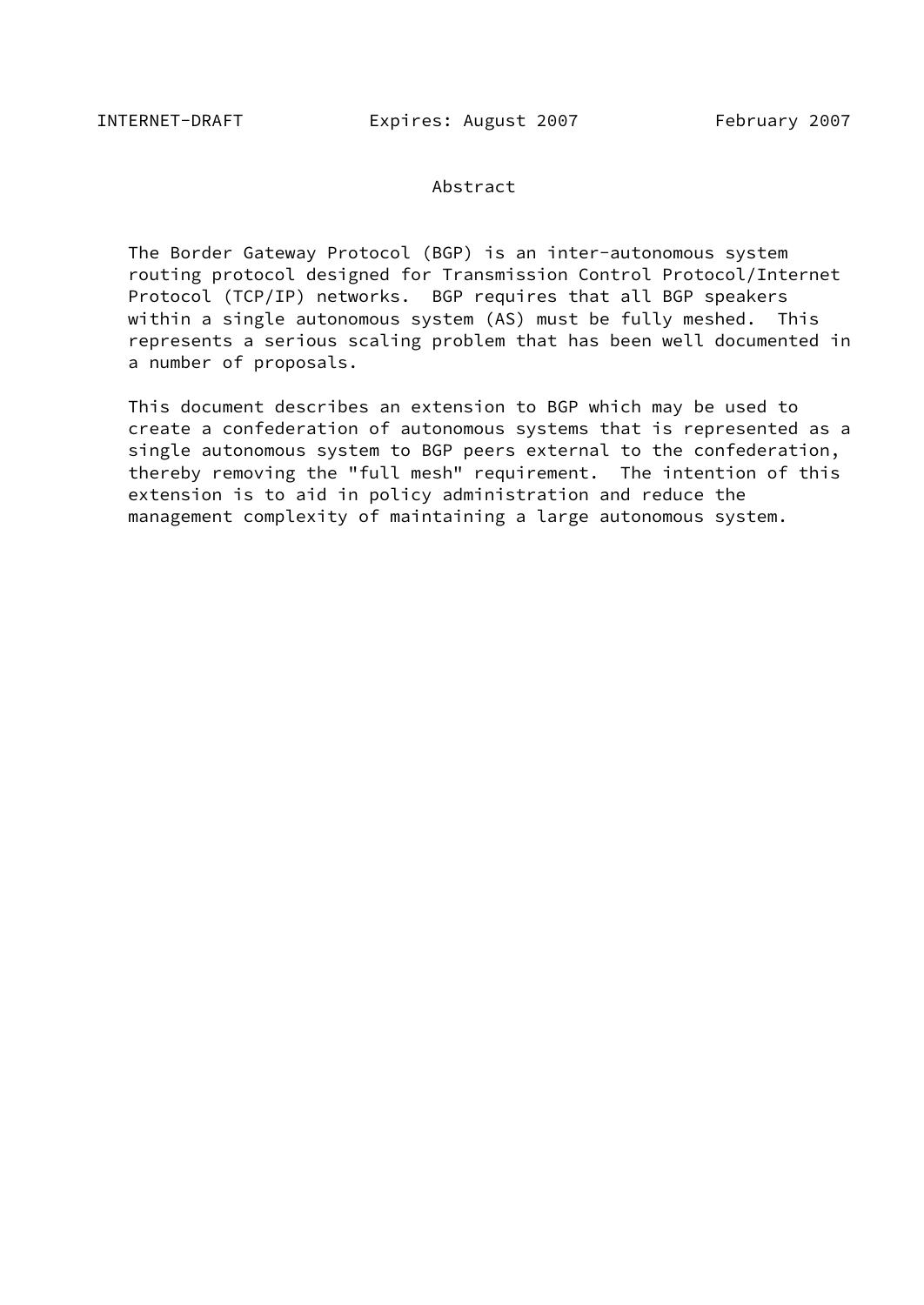Table of Contents

|                                                    | $\overline{4}$ |
|----------------------------------------------------|----------------|
| $1.1$ . Specification of Requirements              | $\overline{4}$ |
|                                                    | $\overline{4}$ |
|                                                    | $\overline{5}$ |
| $\underline{3}$ . AS_CONFED Segment Type Extension | 6              |
|                                                    | 6              |
| 4.1. AS_PATH Modification Rules.                   | $\overline{1}$ |
|                                                    | 8              |
| 5.1. Common Administrative Issues.                 | 9              |
| $5.2$ . MED and LOCAL_PREF Handling                | 9              |
| $5.3.$ AS_PATH and Path Selection.                 | 10             |
|                                                    | 10             |
|                                                    | <u> 11</u>     |
|                                                    | 11             |
|                                                    | 12             |
|                                                    | 13             |
|                                                    | 14             |
|                                                    | 14             |
|                                                    | 14             |
| 12. Appendix A: Aggregate Routing Information      | 15             |
| 13. Appendix B: Changes From RFC 3065              | 15             |
|                                                    | 15             |
|                                                    |                |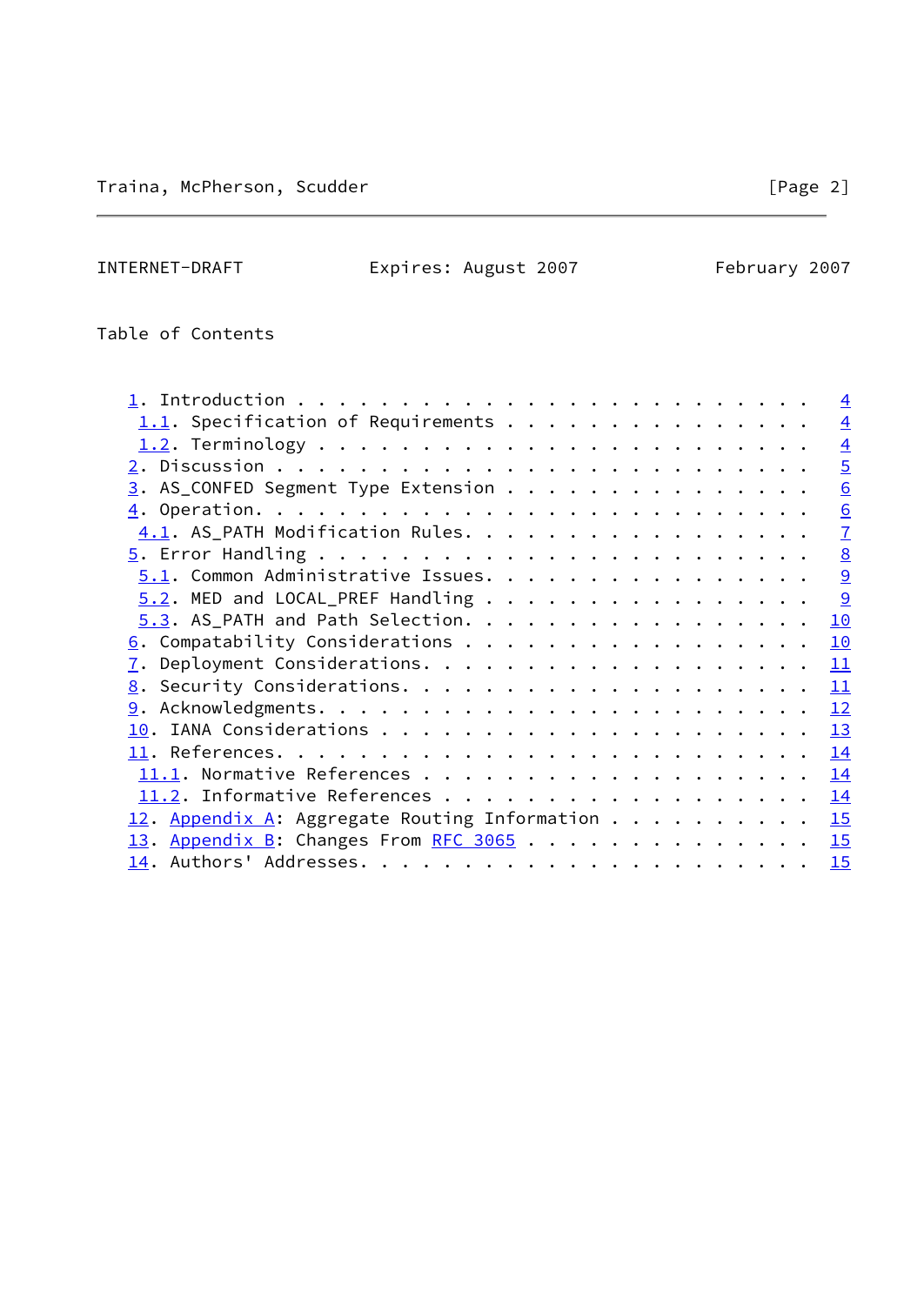<span id="page-3-1"></span>

# <span id="page-3-0"></span>[1](#page-3-0). Introduction

 As currently defined, BGP requires that all BGP speakers within a single AS must be fully meshed. The result is that for n BGP speakers within an AS  $n*(n-1)/2$  unique IBGP sessions are required. This "full mesh" requirement clearly does not scale when there are a large number of IBGP speakers within the autonomous system, as is common in many networks today.

 This scaling problem has been well documented and a number of proposals have been made to alleviate this [RFC 1863, [RFC 2796](https://datatracker.ietf.org/doc/pdf/rfc2796)]. This document presents another alternative alleviating the need for a "full mesh" and is known as "Autonomous System Confederations for BGP", or simply, "BGP Confederations". It has also been observed that BGP Confederations may provide improvements in routing policy control.

This document is a revision of  $[RFC 3065]$  $[RFC 3065]$ , which is itself a revision to [[RFC 1965\]](https://datatracker.ietf.org/doc/pdf/rfc1965). It includes editorial changes, terminology clarifications and more explicit protocol specifications based on extensive implementation and deployment experience with BGP Confederations.

# <span id="page-3-2"></span>[1.1](#page-3-2). Specification of Requirements

 The key words "MUST", "MUST NOT", "REQUIRED", "SHALL", "SHALL NOT", "SHOULD", "SHOULD NOT", "RECOMMENDED", "MAY", and "OPTIONAL" in this document are to be interpreted as described in [RFC 2119 \[RFC 2119](https://datatracker.ietf.org/doc/pdf/rfc2119)].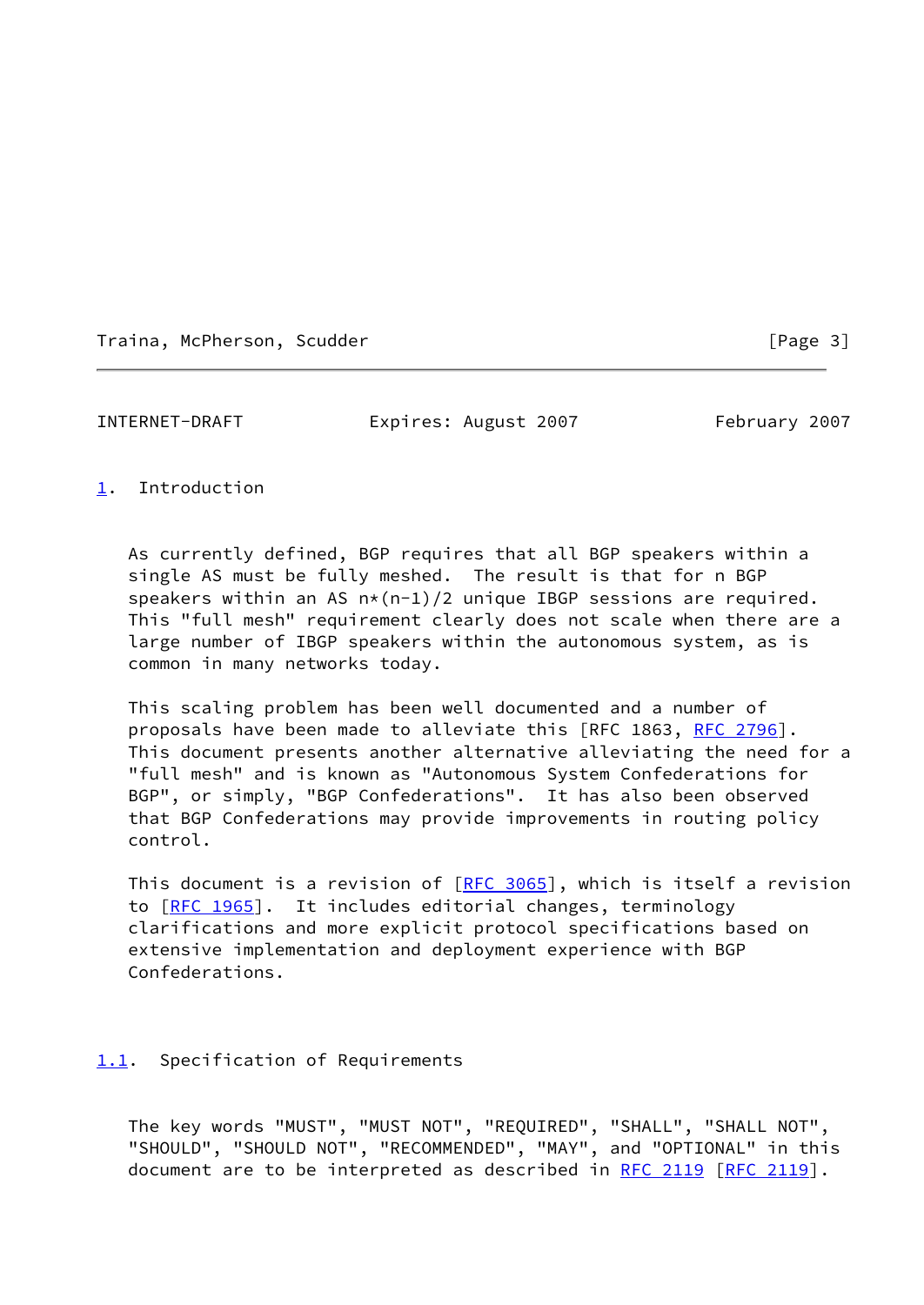#### <span id="page-4-0"></span>[1.2](#page-4-0). Terminology

#### AS Confederation

 A collection of autonomous systems represented and advertised as a single AS number to BGP speakers that are not members of the local BGP confederation.

#### AS Confederation Identifier

 An externally visible autonomous system number that identifies a BGP confederation as a whole.

Traina, McPherson, Scudder [Section 1.2](#page-4-0). [Page 4]

<span id="page-4-2"></span>INTERNET-DRAFT Expires: August 2007 February 2007

Member Autonomous System (Member-AS)

 An autonomous system that is contained in a given AS confederation. Note that "Member Autonomous System" and "Member-AS" are used entirely interchangeably throughout this document.

Member-AS Number

 An autonomous system number identifier visible only within a BGP confederation, and used to represent a Member-AS within that confederation.

#### <span id="page-4-1"></span>[2](#page-4-1). Discussion

 It may be useful to subdivide autonomous systems with a very large number of BGP speakers into smaller domains for purposes of controlling routing policy via information contained in the BGP AS\_PATH attribute. For example, one may choose to consider all BGP speakers in a geographic region as a single entity.

 In addition to potential improvements in routing policy control, if techniques such as those presented here or in [[RFC 2796\]](https://datatracker.ietf.org/doc/pdf/rfc2796) are not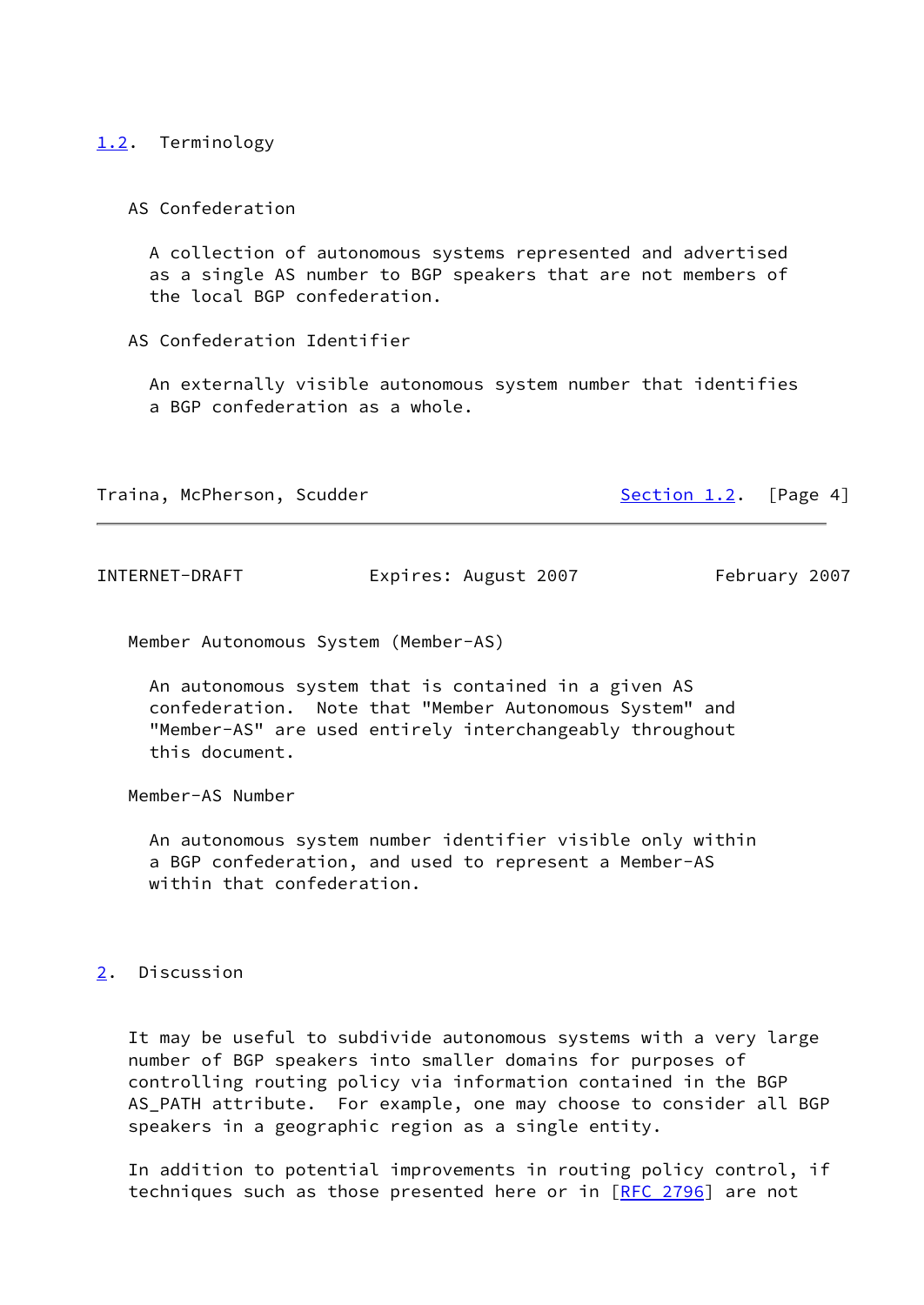employed,  $[BGP-4]$  $[BGP-4]$  requires BGP speakers in the same autonomous system to establish a full mesh of TCP connections among all speakers for the purpose of exchanging exterior routing information. In autonomous systems the number of intra-domain connections that need to be maintained by each border router can become significant.

 Subdividing a large autonomous system allows a significant reduction in the total number of intra-domain BGP connections, as the connectivity requirements simplify to the model used for inter-domain connections.

 Unfortunately, subdividing an autonomous system may increase the complexity of routing policy based on AS\_PATH information for all members of the Internet. Additionally, this division increases the maintenance overhead of coordinating external peering when the internal topology of this collection of autonomous systems is modified.

 Therefore, division of an autonomous system into separate systems may adversely affect optimal routing of packets through the Internet.

However, there is usually no need to expose the internal topology of

| Traina, McPherson, Scudder | Section 2. [Page 5] |  |
|----------------------------|---------------------|--|
|                            |                     |  |

<span id="page-5-1"></span>INTERNET-DRAFT Expires: August 2007 February 2007

 this divided autonomous system, which means it is possible to regard a collection of autonomous systems under a common administration as a single entity or autonomous system, when viewed from outside the confines of the confederation of autonomous systems itself.

<span id="page-5-0"></span>[3](#page-5-0). AS\_CONFED Segment Type Extension

 Currently, BGP specifies that the AS\_PATH attribute is a well-known mandatory attribute that is composed of a sequence of AS path segments. Each AS path segment is represented by a triple <path segment type, path segment length, path segment value>.

In  $[BGP-4]$  $[BGP-4]$ , the path segment type is a 1-octet long field with the two following values defined:

Value Segment Type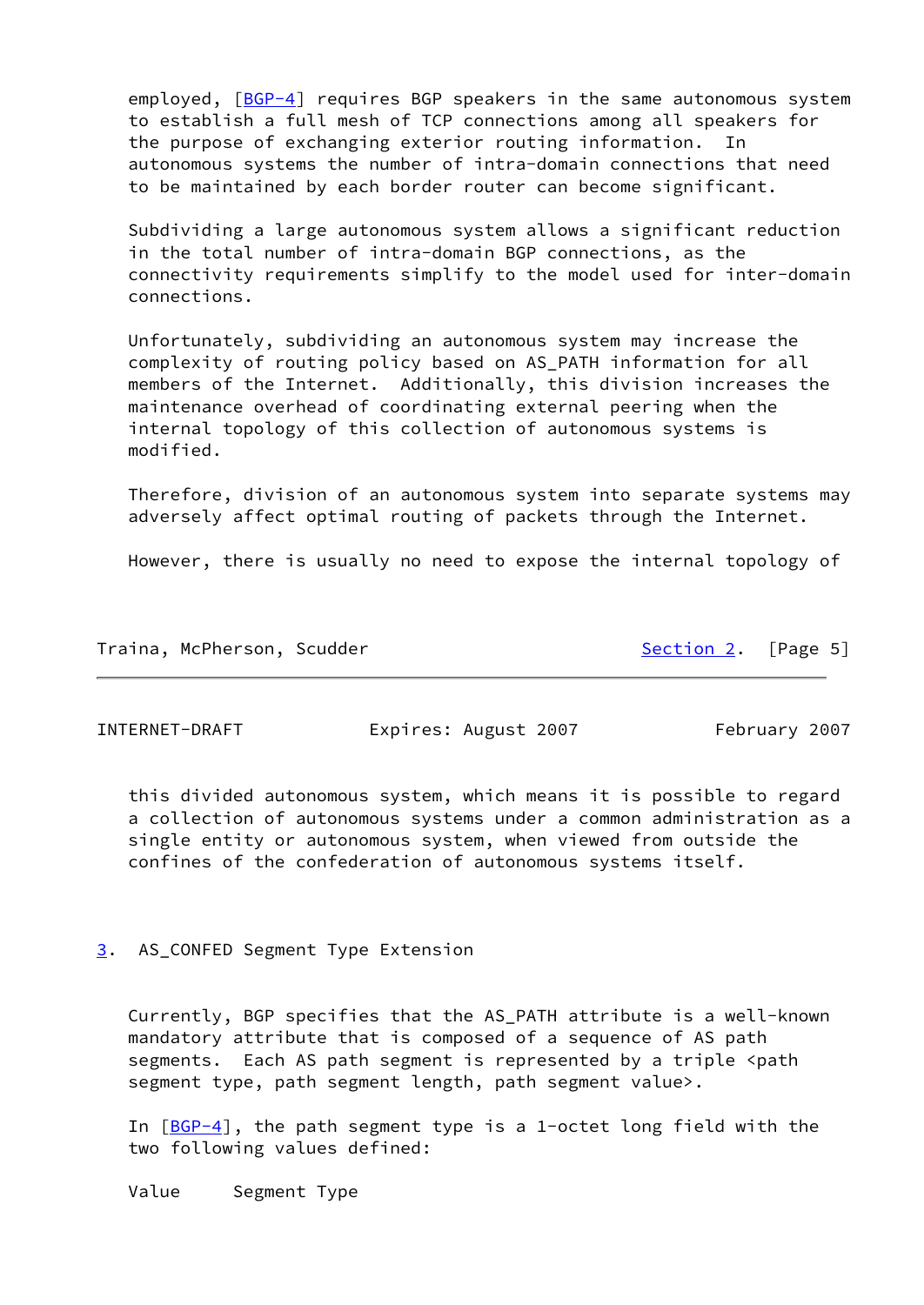- 1 AS\_SET: unordered set of autonomous systems a route in the UPDATE message has traversed
- 2 AS\_SEQUENCE: ordered set of autonomous systems a route in the UPDATE message has traversed

This document specifies two additional segment types:

- 3 AS\_CONFED\_SEQUENCE: ordered set of Member Autonomous Systems in the local confederation that the UPDATE message has traversed
- 4 AS\_CONFED\_SET: unordered set of Member Autonomous Systems in the local confederation that the UPDATE message has traversed

## <span id="page-6-0"></span>[4](#page-6-0). Operation

 A member of a BGP confederation MUST use its AS Confederation Identifier in all transactions with peers that are not members of its confederation. This AS confederation identifier is the "externally visible" AS number and this number is used in OPEN messages and advertised in the AS PATH attribute.

A member of a BGP confederation MUST use its Member-AS Number in all

| Traina, McPherson, Scudder | Section 4. [Page 6] |  |
|----------------------------|---------------------|--|
|                            |                     |  |

<span id="page-6-1"></span>INTERNET-DRAFT Expires: August 2007 February 2007

 transactions with peers that are members of the same confederation as the local BGP speaker.

 A BGP speaker receiving an AS\_PATH attribute containing an autonomous system matching its own AS Confederation Identifier SHALL treat the path in the same fashion as if it had received a path containing its own AS number.

 A BGP speaker receiving an AS\_PATH attribute containing an AS\_CONFED\_SEQUENCE or AS\_CONFED\_SET which contains its own Member-AS Number SHALL treat the path in the same fashion as if it had received a path containing its own AS number.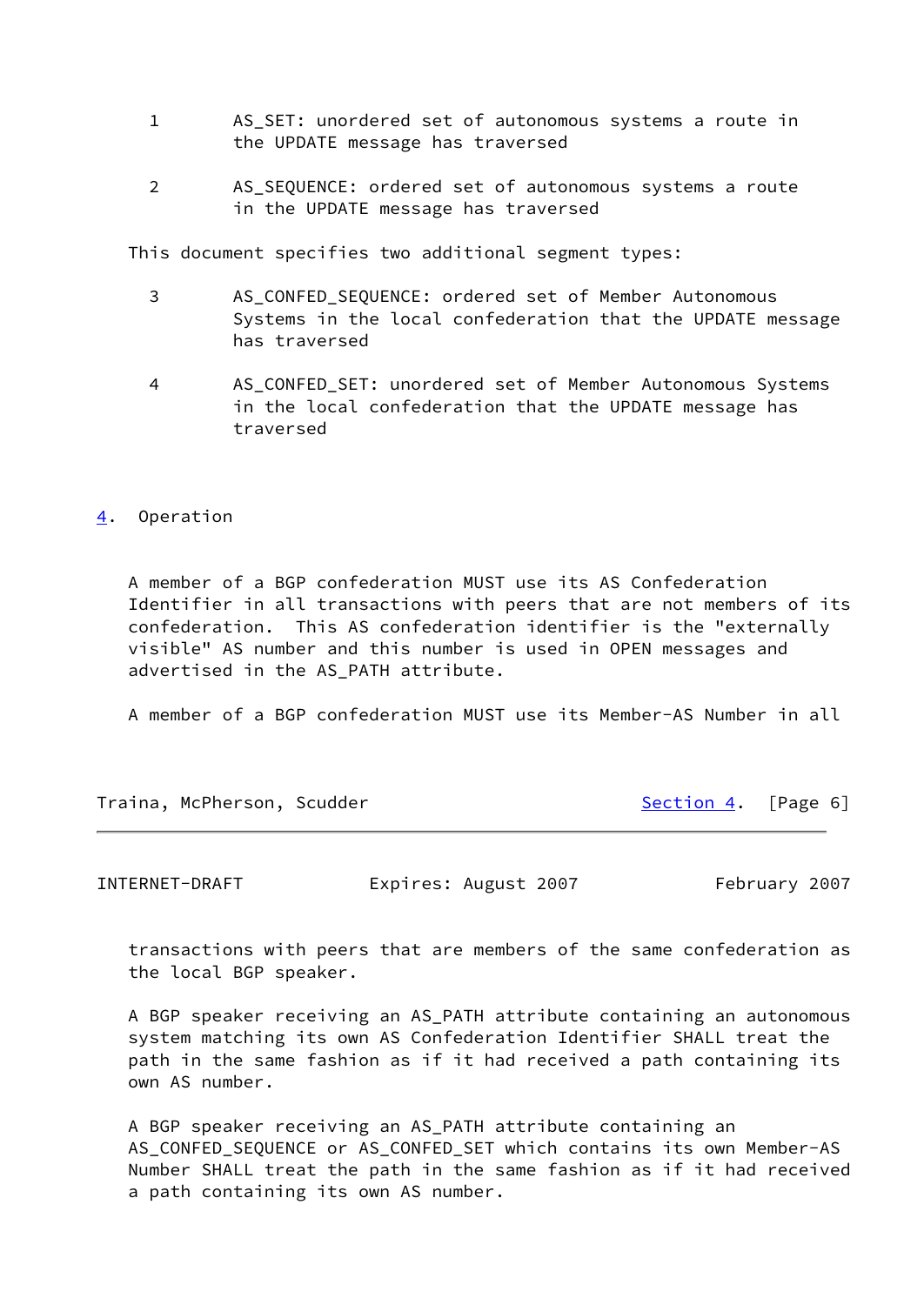#### <span id="page-7-0"></span>[4.1](#page-7-0). AS PATH Modification Rules

When implementing BGP Confederations Section 5.1.2 of  $[BGP-4]$  $[BGP-4]$  is replaced with the following text:

 When a BGP speaker propagates a route which it has learned from another BGP speaker's UPDATE message, it SHALL modify the route's AS\_PATH attribute based on the location of the BGP speaker to which the route will be sent:

- a) When a given BGP speaker advertises the route to another BGP speaker located in its own Member-AS, the advertising speaker SHALL NOT modify the AS\_PATH attribute associated with the route.
- b) When a given BGP speaker advertises the route to a BGP speaker located in a neighboring autonomous system that is a member of the local confederation, the advertising speaker SHALL update the AS PATH attribute as follows:
	- 1) if the first path segment of the AS\_PATH is of type AS\_CONFED\_SEQUENCE, the local system SHALL prepend its own Member-AS Number as the last element of the sequence (put it in the leftmost position).
	- 2) if the first path segment of the AS\_PATH is not of type AS\_CONFED\_SEQUENCE the local system SHALL prepend a new path segment of type AS\_CONFED\_SEQUENCE to the AS\_PATH, including its own Member-AS Number in that segment.
- c) When a given BGP speaker advertises the route to a BGP speaker located in a neighboring autonomous system that is not a member of

Traina, McPherson, Scudder [Section 4.1](#page-7-0). [Page 7]

<span id="page-7-1"></span>INTERNET-DRAFT Expires: August 2007 February 2007

 the local confederation, the advertising speaker SHALL update the AS PATH attribute as follows:

 1) if any path segments of the AS\_PATH are of the type AS\_CONFED\_SEQUENCE or AS\_CONFED\_SET, those segments MUST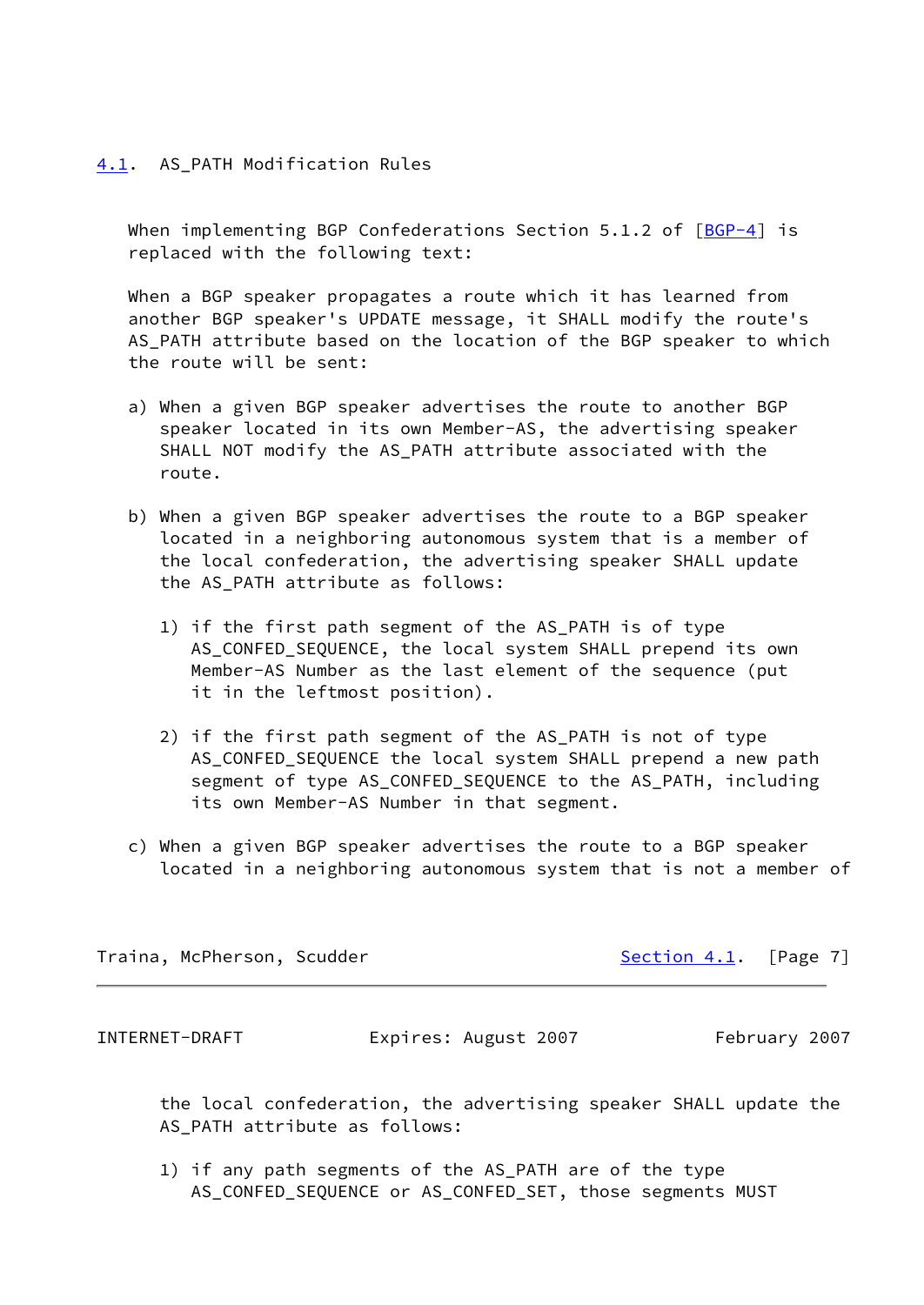be removed from the AS PATH attribute, leaving the sanitized AS\_PATH attribute to be operated on by steps 2 or 3.

- 2) if the first path segment of the remaining AS\_PATH is of type AS SEQUENCE, the local system SHALL prepend its own AS Confederation Identifier as the last element of the sequence (put it in the leftmost position).
- 3) if there are no path segments following the removal of the first AS\_CONFED\_SET/AS\_CONFED\_SEQUENCE segments, or if the first path segment of the remaining AS\_PATH is not of type AS SEQUENCE the local system SHALL prepend a new path segment of type AS\_SEQUENCE to the AS\_PATH, including its own AS Confederation Identifier in that segment.

When a BGP speaker originates a route:

- a) the originating speaker SHALL include an empty AS\_PATH attribute in all UPDATE messages sent to BGP speakers residing within the same Member-AS. (An empty AS\_PATH attribute is one whose length field contains the value zero).
- b) the originating speaker SHALL include its own Member-AS Number in an AS\_CONFED\_SEQUENCE segment of the AS\_PATH attribute of all UPDATE messages sent to BGP speakers located in neighboring Member Autonomous Systems that are members of the local confederation (i.e., the originating speaker's Member-AS Number will be the only entry in the AS\_PATH attribute).
- c) the originating speaker SHALL include its own AS Confederation Identifier in an AS\_SEQUENCE segment of the AS\_PATH attribute of all UPDATE messages sent to BGP speakers located in neighboring autonomous systems that are not members of the local confederation. (In this case, the originating speaker's AS Confederation Identifier will be the only entry in the AS\_PATH attribute).

<span id="page-8-0"></span>[5](#page-8-0). Error Handling

A BGP speaker MUST NOT transmit updates containing AS\_CONFED\_SET or

Traina, McPherson, Scudder [Section 5](#page-8-0). [Page 8]

<span id="page-8-1"></span>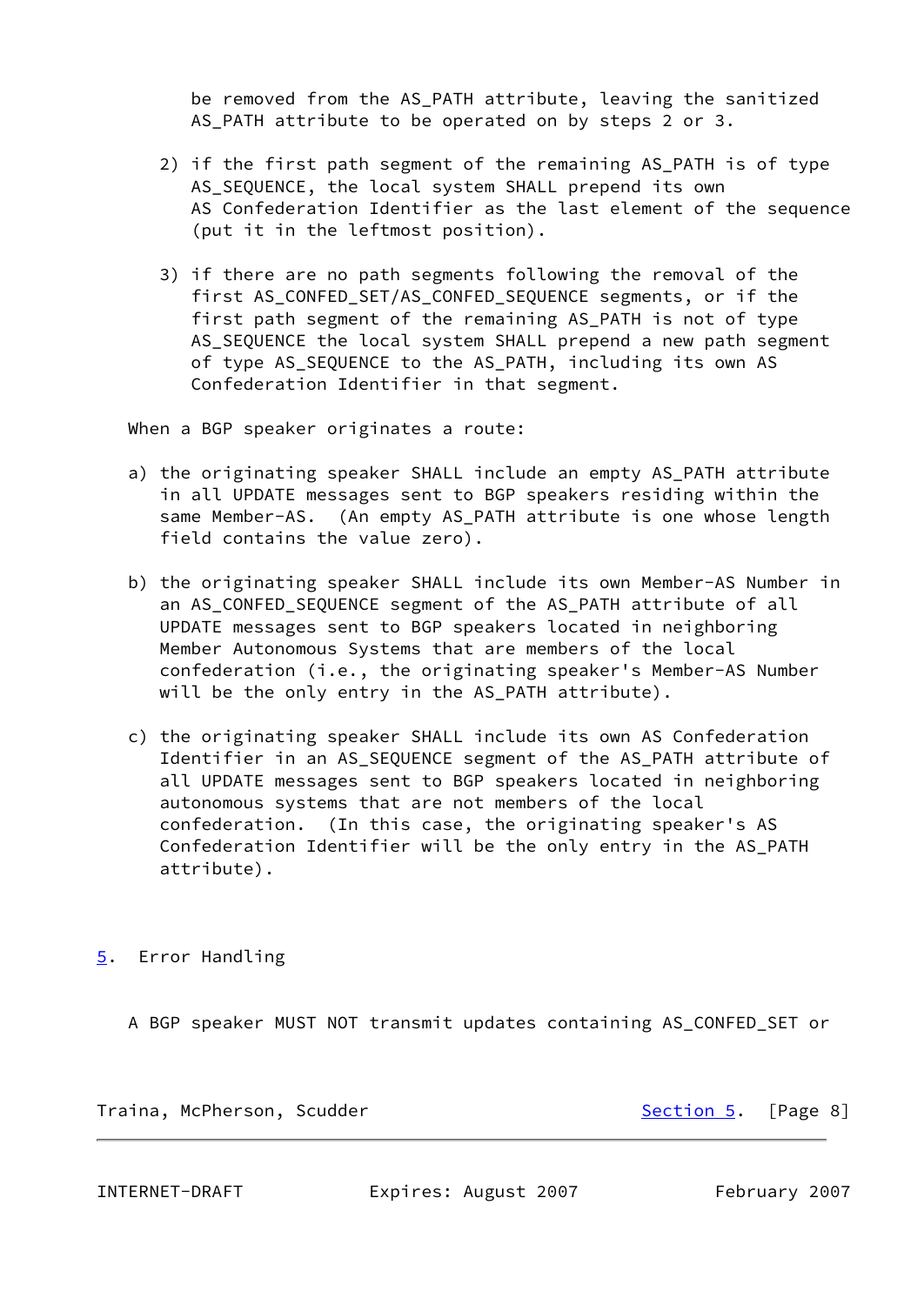AS CONFED SEQUENCE attributes to peers that are not members of the local confederation.

 It is an error for a BGP speaker to receive an update message with an AS PATH attribute which contains AS CONFED SEQUENCE or AS CONFED SET segments from a neighbor which is not located in the same confederation. If a BGP speaker receives such an update message, it SHALL treat the message as having a malformed AS\_PATH according to the procedures of [[BGP-4\]](#page-14-3) Section 6.3 ("UPDATE message error handling").

 It is a error for a BGP speaker to receive an update message from a confederation peer which is not in the same Member-AS that does not have AS CONFED SEQUENCE as the first segment. If a BGP speaker receives such an update message, it SHALL treat the message as having a malformed AS\_PATH according to the procedures of [[BGP-4\]](#page-14-3) Section 6.3 ("Update message error handling").

#### <span id="page-9-0"></span>[5.1](#page-9-0). Common Administrative Issues

 It is reasonable for Member Autonomous Systems of a confederation to share a common administration and IGP information for the entire confederation. It is also reasonable for each Member-AS to run an independent IGP. In the latter case, the NEXT\_HOP may need to be set using policy (i.e., by default it is unchanged).

## <span id="page-9-1"></span>[5.2](#page-9-1). MED and LOCAL\_PREF Handling

 It SHALL be legal for a BGP speaker to advertise an unchanged NEXT\_HOP and MULTI\_EXIT\_DISC (MED) attribute to peers in a neighboring Member-AS of the local confederation.

 MEDs of two routes SHOULD only be compared if the first autonomous systems in the first AS\_SEQUENCE in both routes are the same - i.e., skip all the autonomous systems in the AS\_CONFED\_SET and AS\_CONFED\_SEQUENCE. An implementation MAY provide the ability to configure path selection such that MEDs of two routes are comparable if the first autonomous systems in the AS\_PATHs are the same, regardless of AS\_SEQUENCE or AS\_CONFED\_SEQUENCE in the AS\_PATH.

 An implementation MAY compare MEDs received from a Member-AS via multiple paths. An implementation MAY compare MEDs from different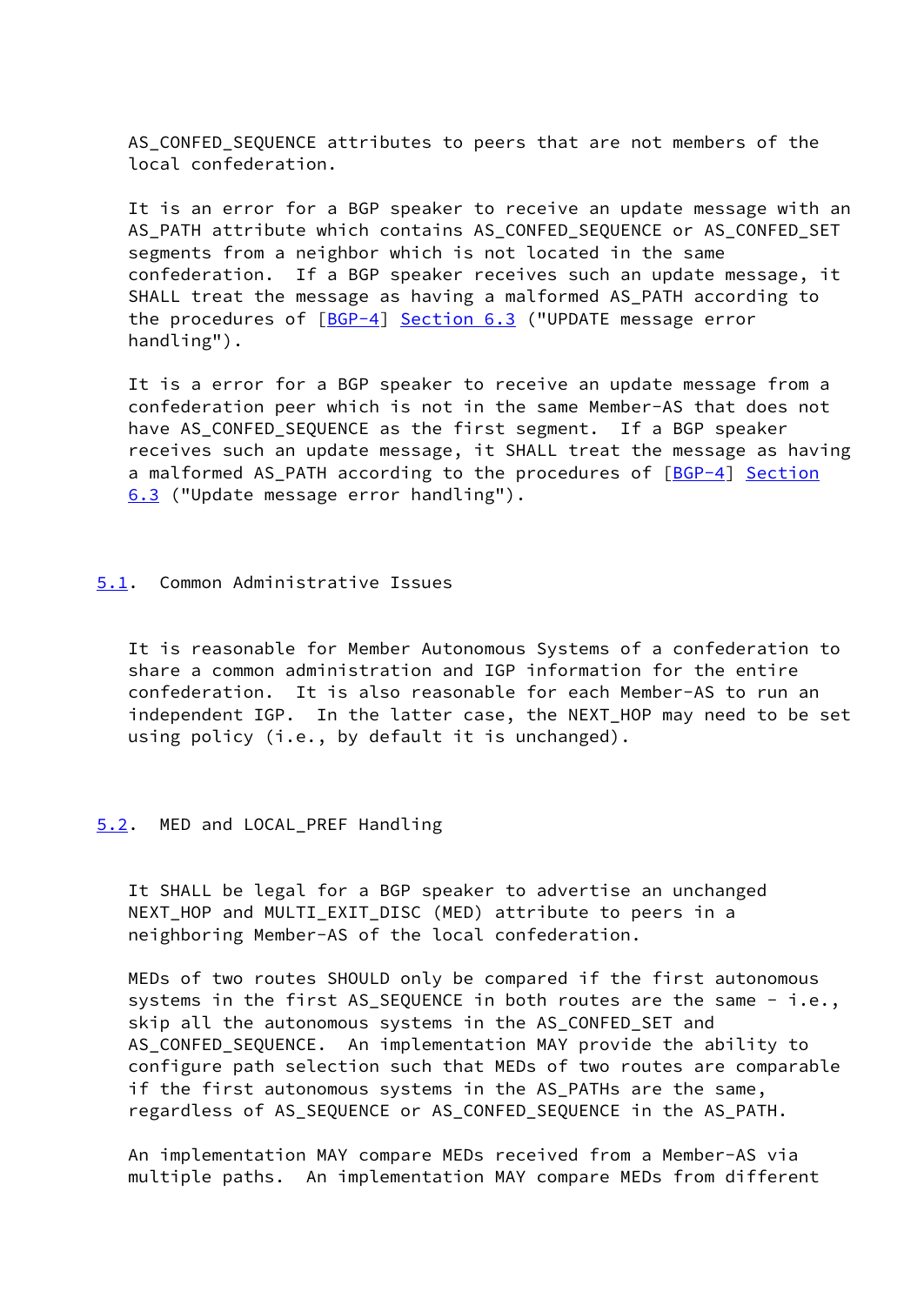<span id="page-10-1"></span>Member Autonomous Systems of the same confederation.

 In addition, the restriction against sending the LOCAL\_PREF attribute to peers in a neighboring autonomous system within the same confederation is removed.

## <span id="page-10-0"></span>[5.3](#page-10-0). AS\_PATH and Path Selection

 Path selection criteria for information received from members inside a confederation MUST follow the same rules used for information received from members inside the same autonomous system, as specified in [[BGP-4\]](#page-14-3).

In addition, the following rules SHALL be applied:

- 1) If the AS\_PATH is internal to the local confederation (i.e., there are only AS\_CONFED\_\* segments) consider the neighbor AS to be the local AS.
- 2) Otherwise, if the first segment in the path which is not an AS\_CONFED\_SEQUENCE or AS\_CONFED\_SET is an AS\_SEQUENCE, consider the neighbor AS to be the leftmost AS\_SEQUENCE AS.
- 3) When comparing routes using AS\_PATH length, CONFED\_SEQUENCE and CONFED\_SETs SHOULD NOT be counted.
- 4) When comparing routes using the internal (iBGP learned) versus external (eBGP learned) rules, treat a route that is learned from a peer which is in the same confederation (not necessarily the same Member-AS) as "internal".

#### <span id="page-10-2"></span>[6](#page-10-2). Compatability Considerations

 All BGP speakers participating as member of a confederation MUST recognize the AS\_CONFED\_SET and AS\_CONFED\_SEQUENCE segment type extensions to the AS\_PATH attribute.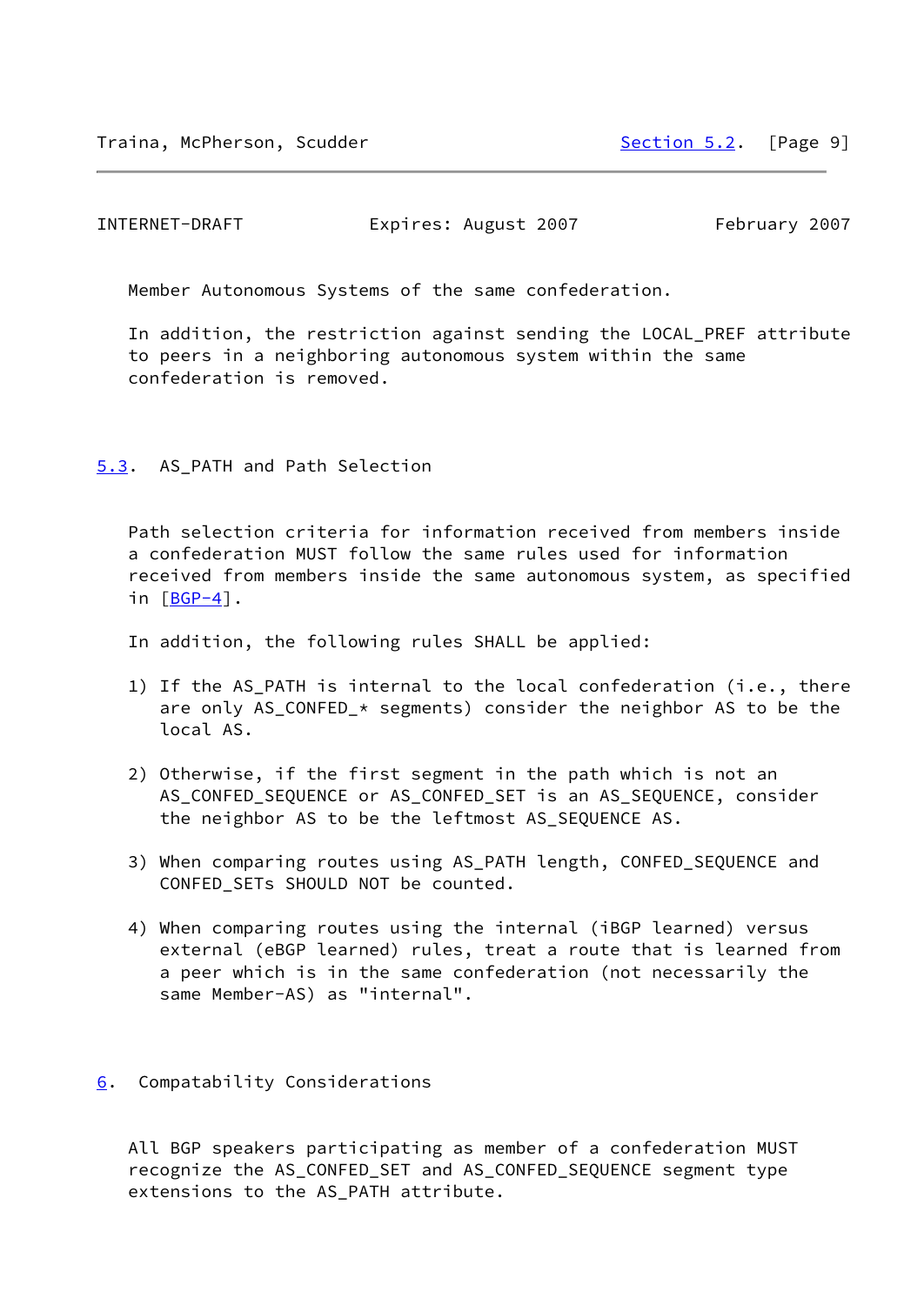Any BGP speaker not supporting these extensions will generate a NOTIFICATION message specifying an "UPDATE Message Error" and a sub code of "Malformed AS\_PATH".

This compatibility issue implies that all BGP speakers participating

Traina, McPherson, Scudder [Section 6](#page-10-2). [Page 10]

<span id="page-11-1"></span>INTERNET-DRAFT Expires: August 2007 February 2007

 in a confederation MUST support BGP confederations. However, BGP speakers outside the confederation need not support these extensions.

<span id="page-11-0"></span>[7](#page-11-0). Deployment Considerations

 BGP confederations have been widely deployed throughout the Internet for a number of years and are supported by multiple vendors.

 Improper configuration of BGP confederations can cause routing information within an AS to be duplicated unnecessarily. This duplication of information will waste system resources, cause unnecessary route flaps, and delay convergence.

 Care should be taken to manually filter duplicate advertisements caused by reachability information being relayed through multiple Member Autonomous Systems based upon the topology and redundancy requirements of the confederation.

 Additionally, confederations (as well as route reflectors), by excluding different reachability information from consideration at different locations in a confederation, have been shown [\[RFC 3365](https://datatracker.ietf.org/doc/pdf/rfc3365)] to cause permanent oscillation between candidate routes when using the tie breaking rules required by BGP  $[BGP-4]$  $[BGP-4]$ . Care must be taken when selecting MED values and tie breaking policy to avoid these situations.

 One potential way to avoid this is by configuring inter-Member-AS IGP metrics higher than intra-Member-AS IGP metrics and/or using other tie breaking policies to avoid BGP route selection based on incomparable MEDs.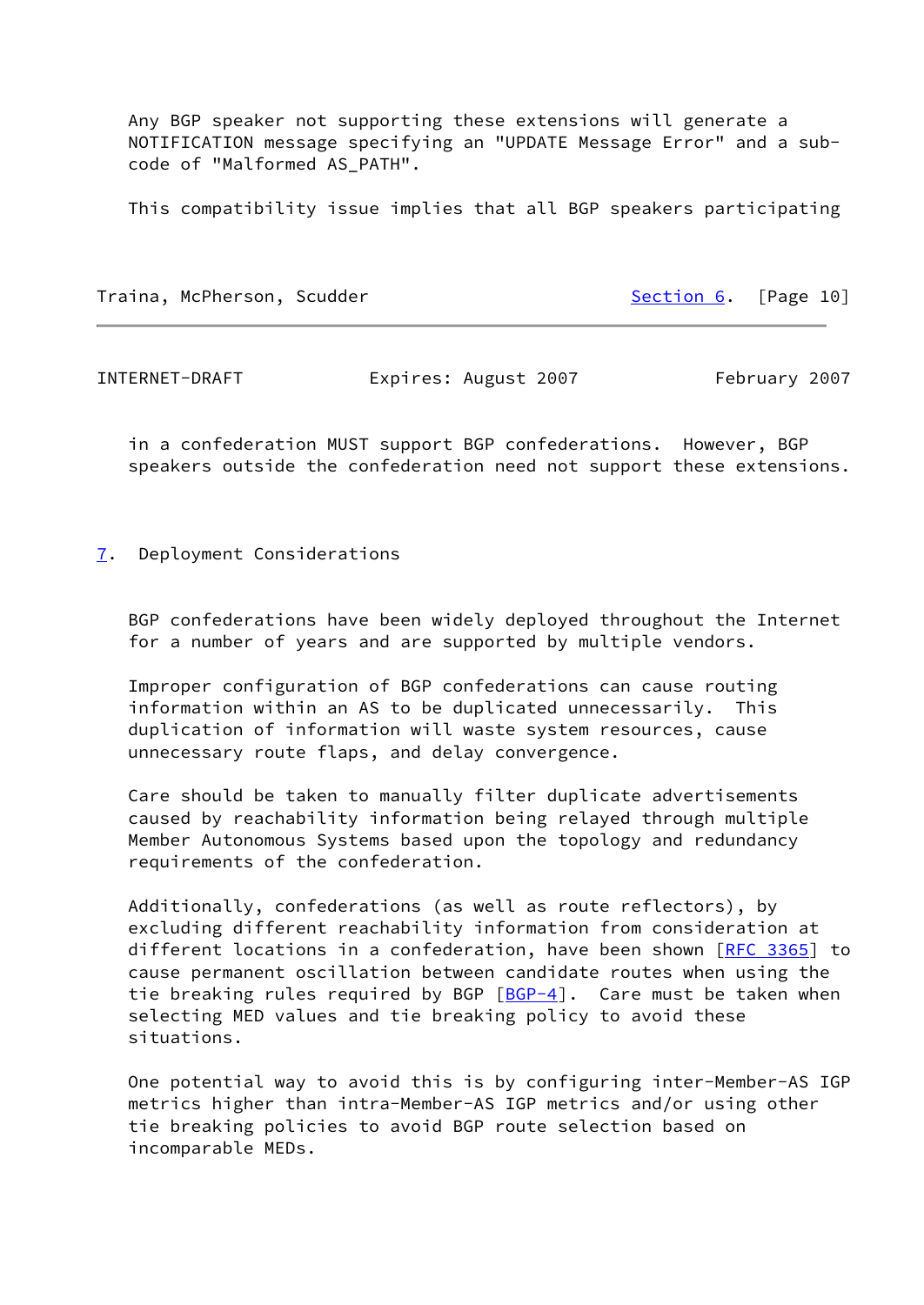## <span id="page-12-0"></span>[8](#page-12-0). Security Considerations

 This extension to BGP does not change the underlying security issues inherent in the existing BGP protocol, such as those described in [\[RFC 2385](https://datatracker.ietf.org/doc/pdf/rfc2385)] and [\[BGP-VULN](#page-15-3)].

Traina, McPherson, Scudder [Section 8](#page-12-0). [Page 11]

<span id="page-12-2"></span>INTERNET-DRAFT Expires: August 2007 February 2007

<span id="page-12-1"></span>[9](#page-12-1). Acknowledgments

 The general concept of BGP confederations was taken from IDRP's Routing Domain Confederations [ISO 10747]. Some of the introductory text in this document was taken from [\[RFC 2796](https://datatracker.ietf.org/doc/pdf/rfc2796)].

 The authors would like to acknowledge Jeffrey Haas for his extensive feedback on this document. We'd also like to thank Bruce Cole, Srihari Ramachandra, Alex Zinin, Naresh Kumar Paliwal, Jeffrey Haas, Cengiz Alaettinoglu, Mike Hollyman and Bruno Rijsman for their feedback and suggestions.

 Finally, we'd like to acknowledge Ravi Chandra and Yakov Rekhter for providing constructive and valuable feedback on earlier versions of this specification.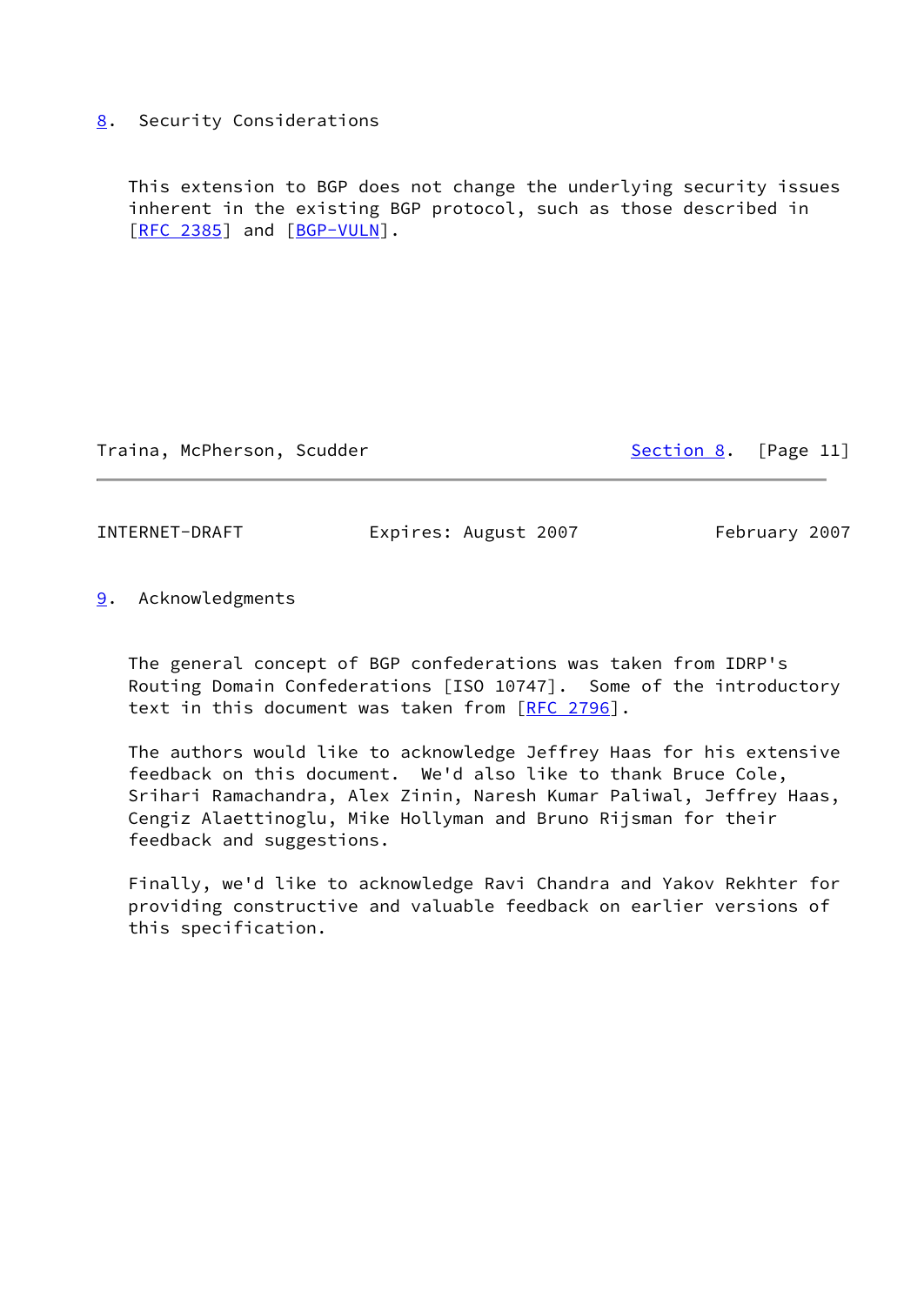Traina, McPherson, Scudder [Section 9](#page-12-1). [Page 12]

<span id="page-13-1"></span>INTERNET-DRAFT Expires: August 2007 February 2007

<span id="page-13-0"></span>[10.](#page-13-0) IANA Considerations

This spefication introduces no new IANA considerations and therefore requires no actions on the part of IANA.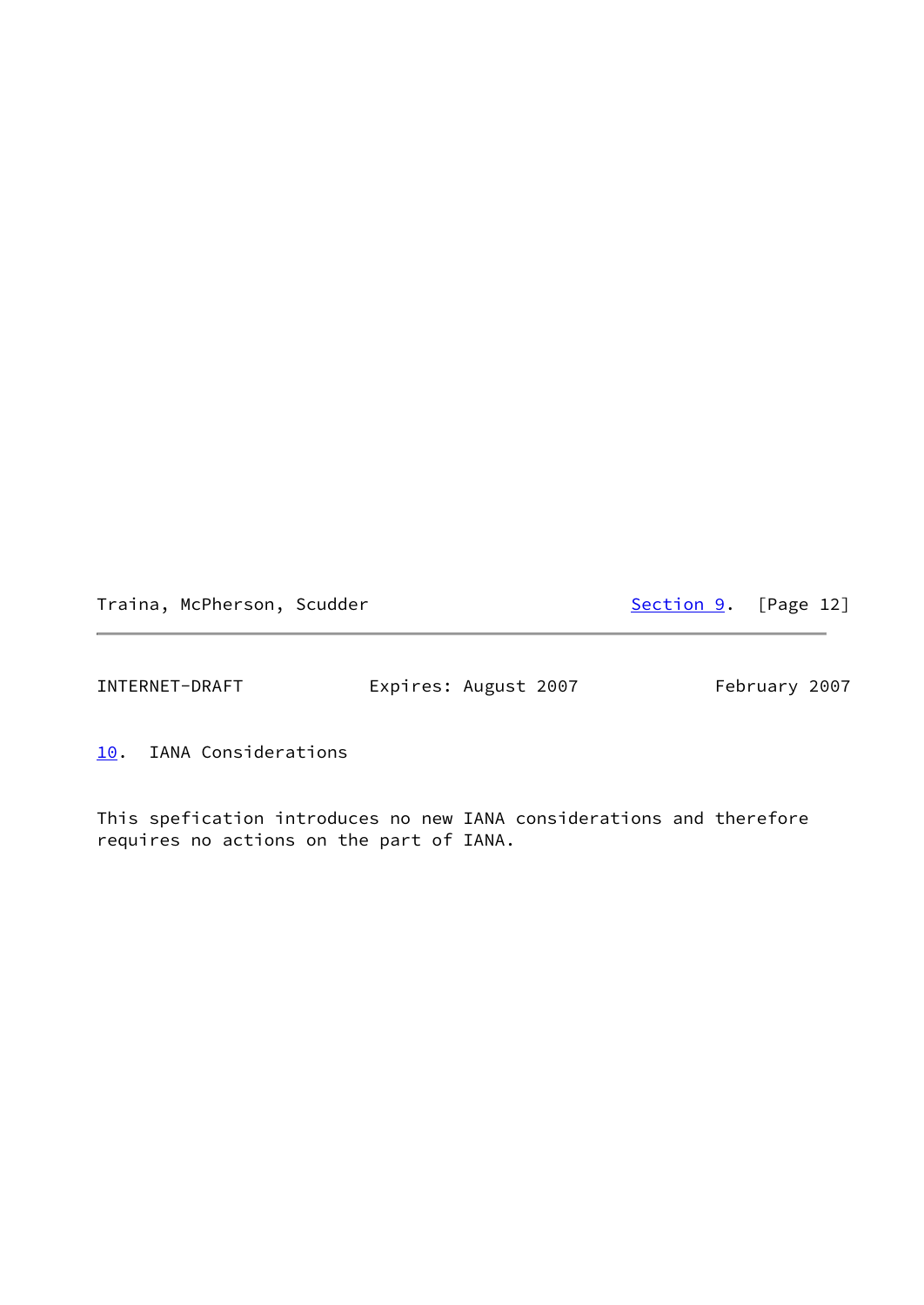Traina, McPherson, Scudder [Section 10.](#page-13-0) [Page 13]

<span id="page-14-1"></span>INTERNET-DRAFT Expires: August 2007 February 2007

<span id="page-14-0"></span>[11.](#page-14-0) References

<span id="page-14-2"></span>[11.1](#page-14-2). Normative References

<span id="page-14-3"></span>[BGP-4] Rekhter, Y., Li, T., and Hares, S., "A Border Gateway Protocol 4", [RFC 4271](https://datatracker.ietf.org/doc/pdf/rfc4271).

[RFC 1965] Traina, P. "Autonomous System Confederations for BGP", [RFC 1965](https://datatracker.ietf.org/doc/pdf/rfc1965), June 1996.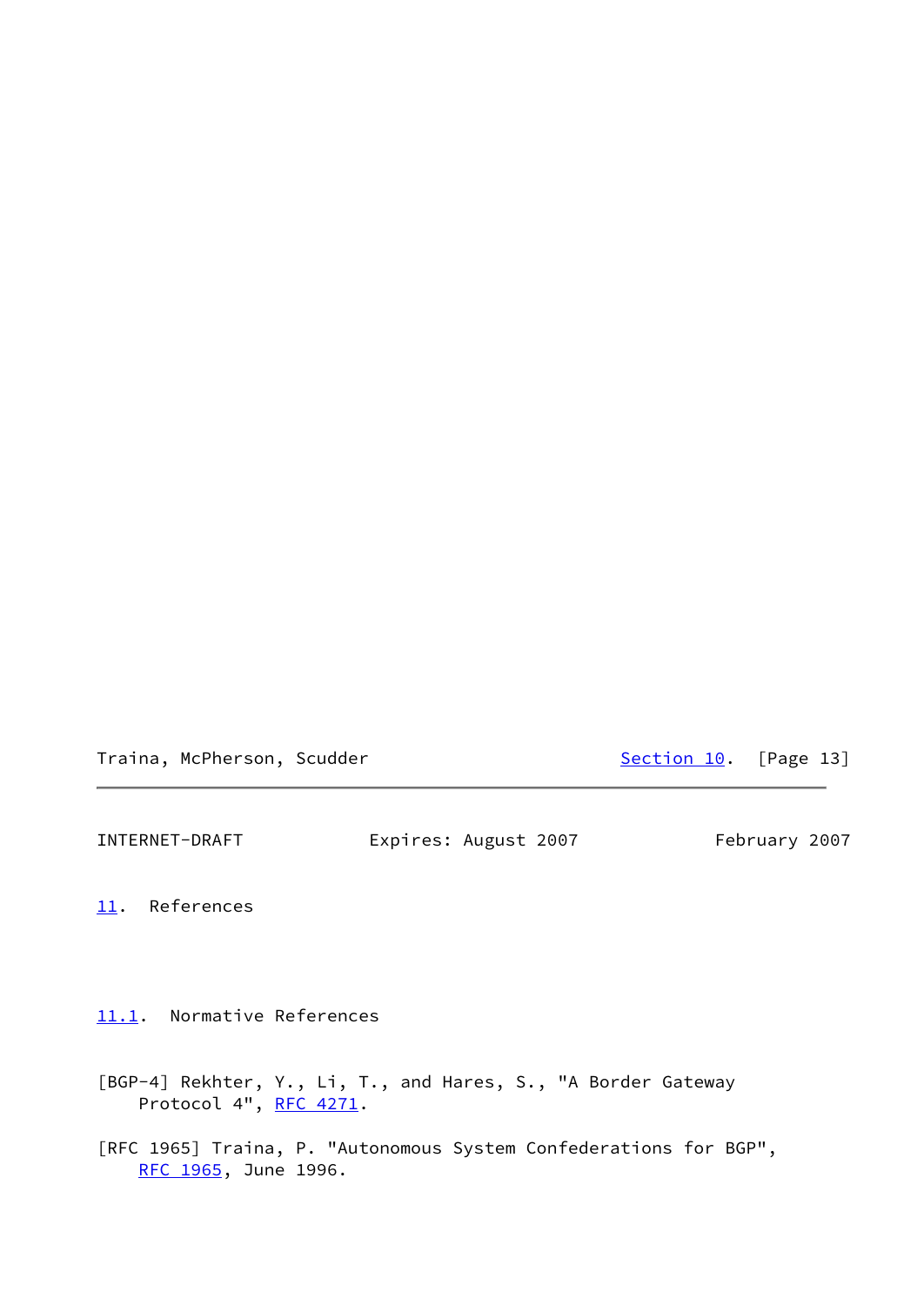[RFC 3065] Traina, P., McPherson, D. and Scudder, J., "Autonomous System Confederations for BGP", [RFC 3065](https://datatracker.ietf.org/doc/pdf/rfc3065), February 2001.

<span id="page-15-0"></span>[11.2](#page-15-0). Informative References

- [ISO 10747] Kunzinger, C., Editor, "Inter-Domain Routing Protocol", ISO/IEC 10747, October 1993.
- [RFC 1863] Haskin, D., "A BGP/IDRP Route Server alternative to a full mesh routing", [RFC 1863](https://datatracker.ietf.org/doc/pdf/rfc1863), October 1995.
- [RFC 2119] Bradner, S., "Key words for use in RFCs to Indicate Requirement Levels", [RFC 2119](https://datatracker.ietf.org/doc/pdf/rfc2119), March 1997.
- [RFC 2385] Heffernan, A., "Protection of BGP Sessions via the TCP MD5 Signature Option", [RFC 2385](https://datatracker.ietf.org/doc/pdf/rfc2385), August 1998.
- [RFC 2796] Bates, T., Chandra, R. and E. Chen, "BGP Route Reflection An Alternative to Full Mesh IBGP", [RFC 2796,](https://datatracker.ietf.org/doc/pdf/rfc2796) April 2000.
- [RFC 3365] McPherson, D., Gill, V., Walton, D., Retana, A., "Border Gateway Protocol (BGP) Persistent Route Oscillation Condition", [RFC 3345](https://datatracker.ietf.org/doc/pdf/rfc3345), August 2002.
- <span id="page-15-3"></span>[BGP-VULN] Murphy, S., "BGP Security Vulnerabilities Analysis", Internet-Draft, "Work in Progress".

Traina, McPherson, Scudder [Section 11.2](#page-15-0). [Page 14]

<span id="page-15-2"></span>INTERNET-DRAFT Expires: August 2007 February 2007

<span id="page-15-1"></span>[12.](#page-15-1) Appendix A: Aggregate Routing Information

As a practical matter, aggregation as discussed in  $[BGP-4]$  $[BGP-4]$  section 9.2.2.2 is not generally employed within confederations. However, in the event that such aggregation is performed within a confederation, the rules of  $[BGP-4]$  should be followed, making the necessary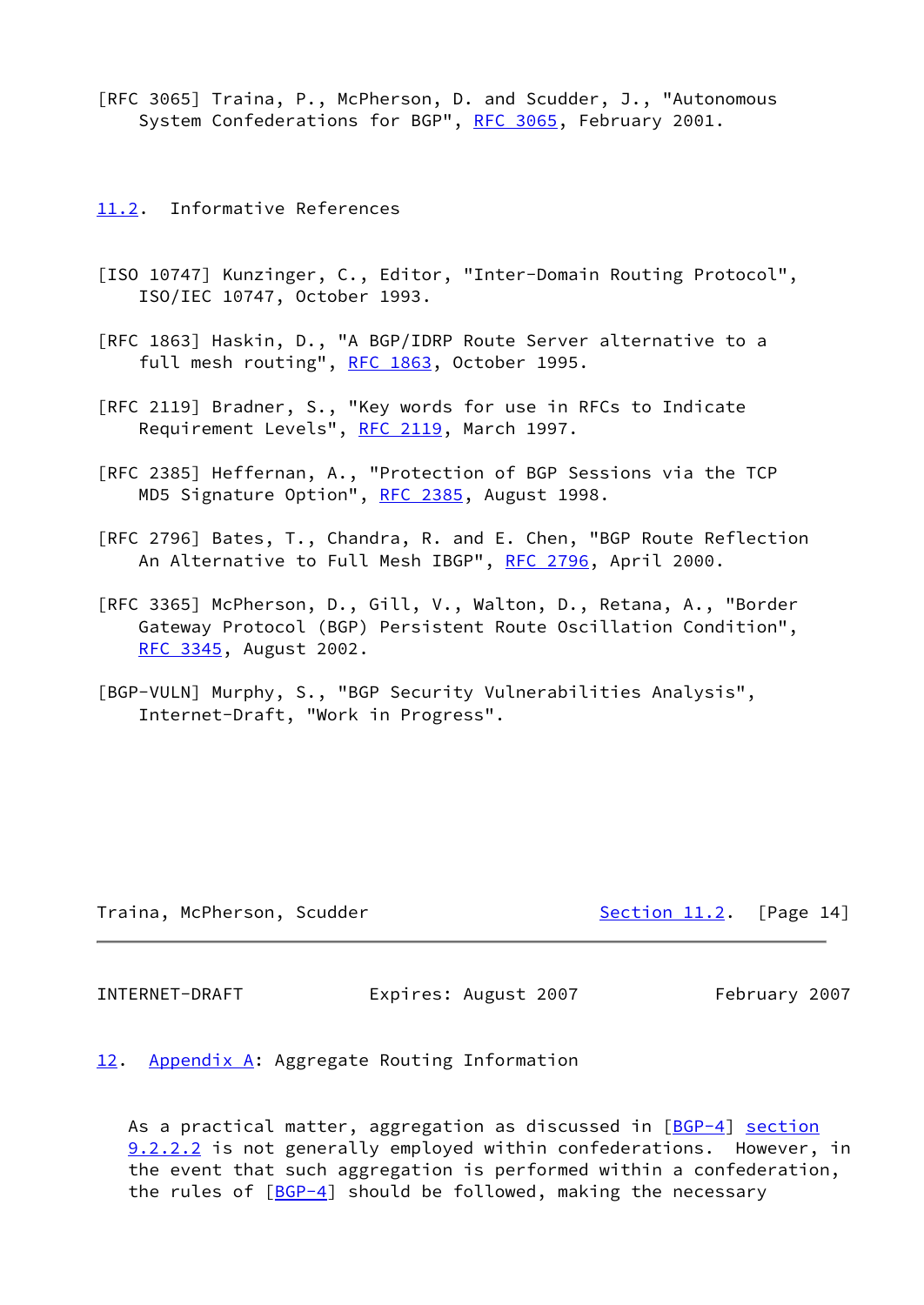substitutions between AS\_SET and AS\_CONFED\_SET and similarly, AS\_SEQUENCE and AS\_CONFED\_SEQUENCE. Confederation-type segments (AS CONFED SET and AS CONFED SEQUENCE) MUST be kept separate from non-confederation segments (AS\_SET and AS\_SEQUENCE). An implementation could also choose to provide a form of aggregation wherein non-confederation segments are aggregated as discussed in [\[BGP-4](#page-14-3)] section 9.2.2.2 and confederation-type segments are not aggregated.

 Support for aggregation of confederation-type segments is not mandatory.

## <span id="page-16-0"></span>[13.](#page-16-0) Appendix B: Changes From [RFC 3065](https://datatracker.ietf.org/doc/pdf/rfc3065)

The primary trigger for an update to [RFC 3065](https://datatracker.ietf.org/doc/pdf/rfc3065) was regarding issues associated with AS path segment handling, in particular what to do when interacting with BGP peers external to a confederation and to ensure AS\_CONFED\_[SET|SEQUENCE] segment types are not propagated to peers outside of a confederation.

 As such, the "Error Handling" section above was added and applies not only to explicitly call attention to BGP Confederation speakers, but to all BGP speakers.

 Other changes are mostly trivial and surrounding some clarification and consistency in terminology and denoting that AS\_CONFED\_[SET|SEQUENCE] Segment Type handling should be just as it is in the base BGP specification  $[BGP-4]$ .

<span id="page-16-1"></span>[14.](#page-16-1) Authors' Addresses

Traina, McPherson, Scudder [Section 14.](#page-16-1) [Page 15]

INTERNET-DRAFT Expires: August 2007 February 2007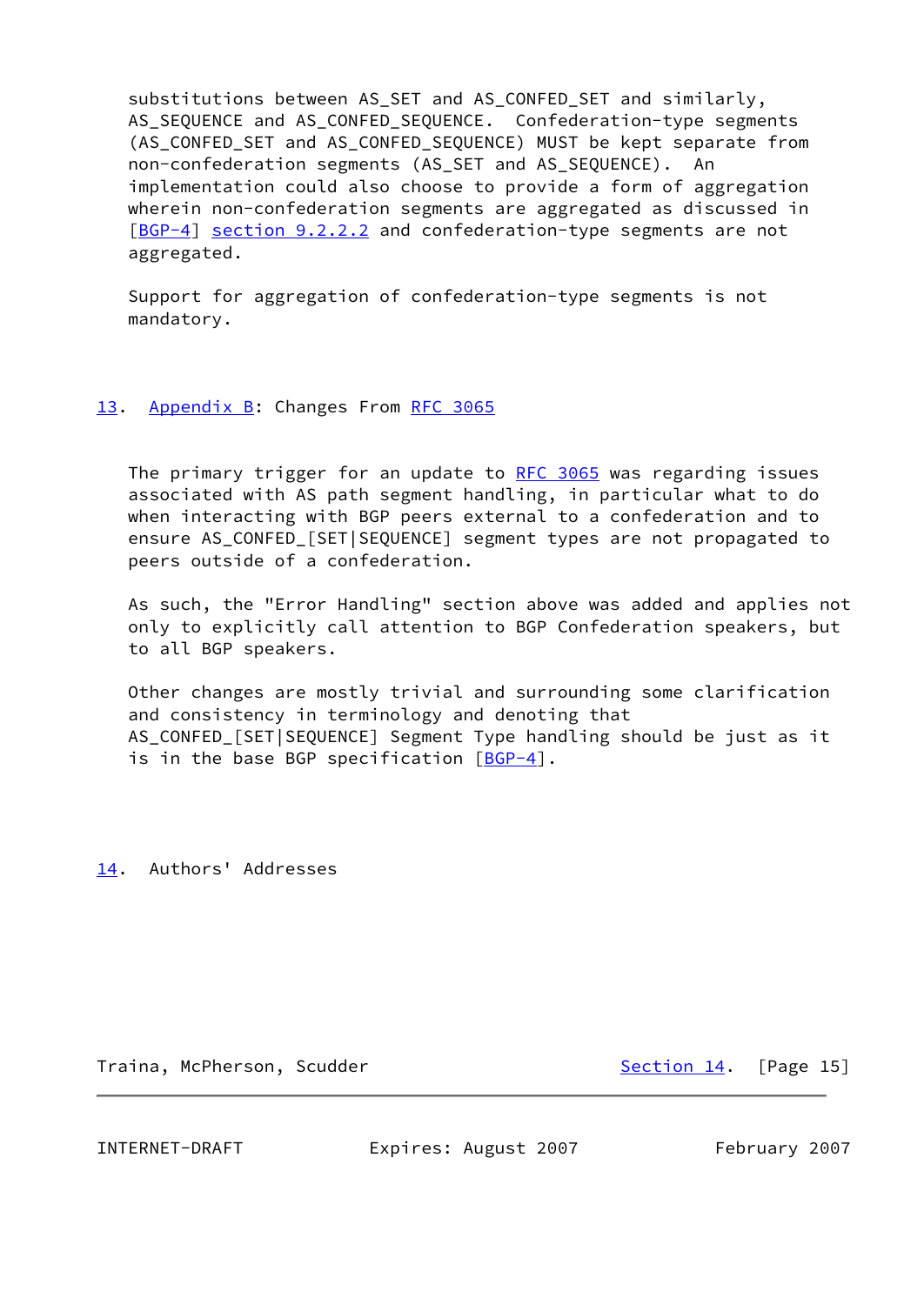Paul Traina Blissfully Retired Email: bgp-confederations <possibly at> st04.pst.org

 Danny McPherson Arbor Networks EMail: danny@arbor.net

 John G. Scudder Juniper Networks EMail: jgs@juniper.net

#### Intellectual Property Statement

 The IETF takes no position regarding the validity or scope of any Intellectual Property Rights or other rights that might be claimed to pertain to the implementation or use of the technology described in this document or the extent to which any license under such rights might or might not be available; nor does it represent that it has made any independent effort to identify any such rights. Information on the procedures with respect to rights in RFC documents can be found in [BCP 78](https://datatracker.ietf.org/doc/pdf/bcp78) and [BCP 79](https://datatracker.ietf.org/doc/pdf/bcp79).

 Copies of IPR disclosures made to the IETF Secretariat and any assurances of licenses to be made available, or the result of an attempt made to obtain a general license or permission for the use of such proprietary rights by implementers or users of this specification can be obtained from the IETF on-line IPR repository at <http://www.ietf.org/ipr>.

 The IETF invites any interested party to bring to its attention any copyrights, patents or patent applications, or other proprietary rights that may cover technology that may be required to implement this standard. Please address the information to the IETF at ietf-ipr@ietf.org.

Copyright Statement

Copyright (C) The IETF Trust (2007).

 This document is subject to the rights, licenses and restrictions contained in  $\underline{BCP}$  78, and except as set forth therein, the authors retain all their rights.

 This document and the information contained herein are provided on an "AS IS" basis and THE CONTRIBUTOR, THE ORGANIZATION HE/SHE REPRESENTS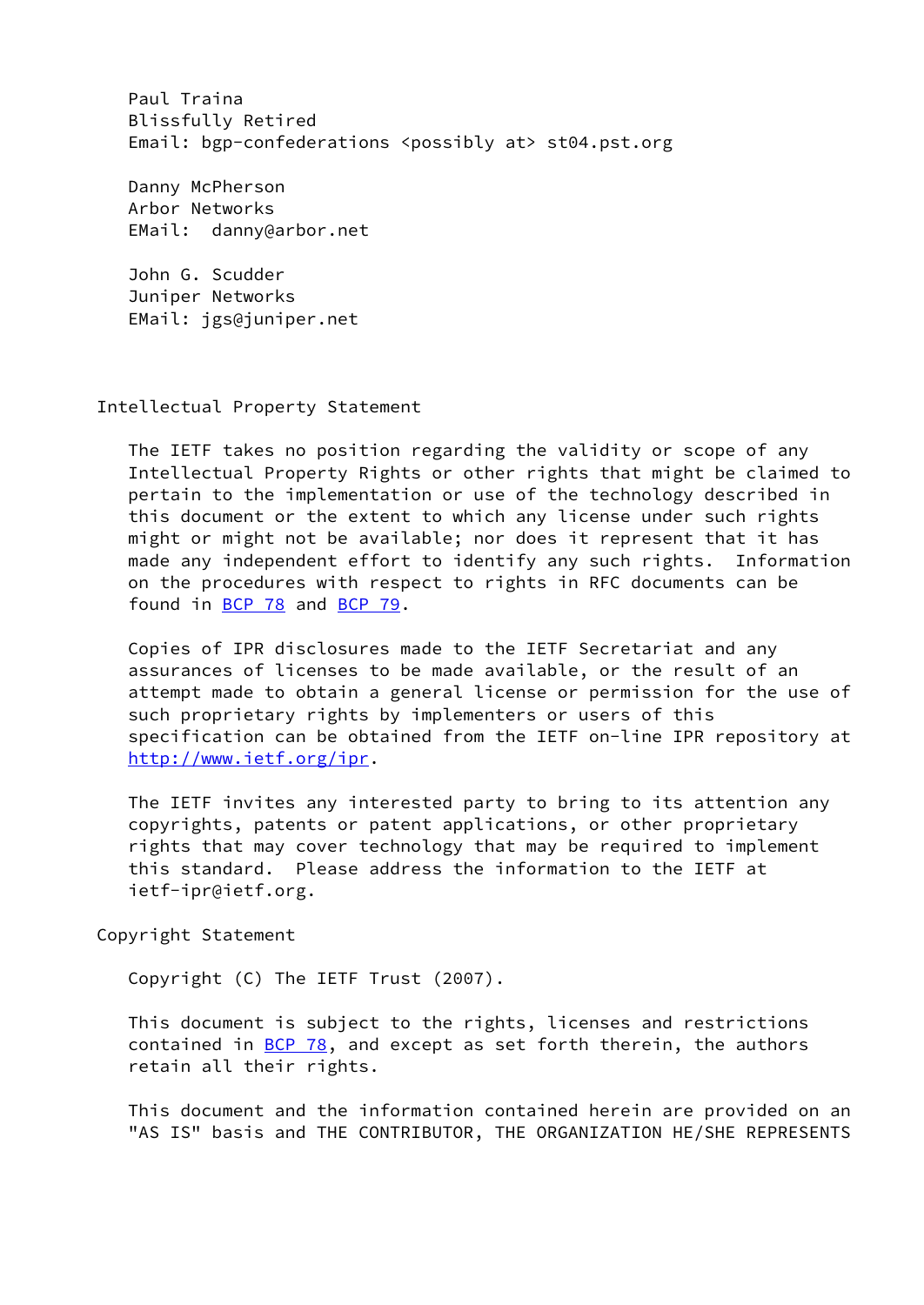OR IS SPONSORED BY (IF ANY), THE INTERNET SOCIETY, THE IETF TRUST AND THE INTERNET ENGINEERING TASK FORCE DISCLAIM ALL WARRANTIES, EXPRESS OR IMPLIED, INCLUDING BUT NOT LIMITED TO ANY WARRANTY THAT THE USE OF THE INFORMATION HEREIN WILL NOT INFRINGE ANY RIGHTS OR ANY IMPLIED WARRANTIES OF MERCHANTABILITY OR FITNESS FOR A PARTICULAR PURPOSE.

Acknowledgment

 Funding for the RFC Editor function is provided by the IETF Administrative Support Activity (IASA).